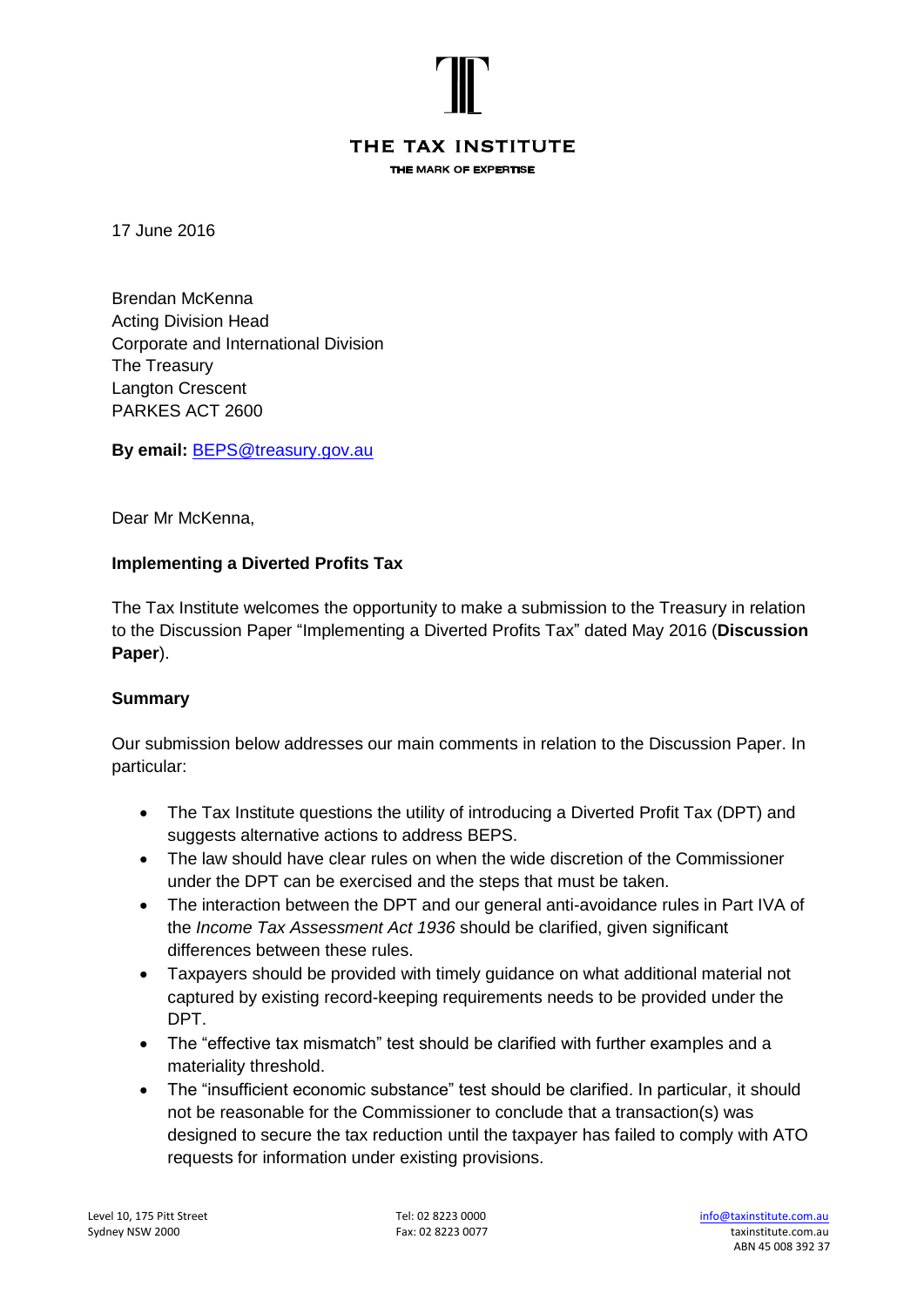- The DPT is a significant departure from existing procedures for contesting income tax assessments under Part IVC of the *Taxation Administration Act 1953.* Existing administrative checks and balances should be maintained.
- Exemptions should be considered for certain investment vehicles and categories of transactions or circumstances which do not pose a significant compliance risk.

# **Discussion**

1

# *Addressing Base Erosion and Profit Shifting*

The Tax Institute supports the significant progress achieved to address Base Erosion and Profit Shifting (BEPS) at the OECD/G20 level and Australia's implementation of measures consistent with that work domestically. We question the utility of Australia taking unilateral action that is not consistent with the OECD BEPS recommendations, particularly the proposal to introduce a DPT, and have suggested alternative actions to address BEPS below.

The DPT is not consistent with OECD recommendations which have better prospects of effectively addressing deficiencies as they involve multilateral cooperation. The OECD has previously cautioned against unilateral moves by individual countries, including evidence given to the Senate Economics References Committee's inquiry into Corporate Tax Avoidance. 1 The DPT, which has only been implemented by the United Kingdom, could also garner a negative reaction from other countries jeopardising the likelihood of a consistent approach to address BEPS issues globally.

It is our view that such ad hoc integrity measures add unnecessary complexity to our tax system. Issues should as far as possible be dealt with in the following ways:

- Updating the substantive provisions (to the extent that there is a deficiency);
- Augmenting the Commissioner's information gathering powers (where existing provisions have exposed significant impediments to the Commissioner's ability to gather relevant information on a timely basis for the purposes of administering the substantive provisions); and
- Improving resources allocated to the ATO to administer those substantive provisions.

The Discussion Paper does not acknowledge the significant impact that the recent introduction of country-by-country reporting (CbyC reporting) including the associated Master File and Local File will have on the information available to the ATO to conduct tax and transfer pricing reviews. In this respect, we refer to the following statement of the Commissioner of Taxation, Chris Jordan to Senate Estimates earlier this year:<sup>2</sup>

*"The country-by-country reporting is coming in as well. Australia is an early adopter of that. It will be very useful to have a common platform because we get a lot of data now, but, as you would know, getting data is one thing, but being able to interrogate it in a meaningful way is another. So to have a common reporting template and to receive all* 

<sup>&</sup>lt;sup>1</sup> Evidence of Mr Pascal Saint-Amans, Director of Centre for Tax Policy and Administration, OECD, Hansard Thursday 9 April 2015, pages 60-61.

<sup>2</sup> Senate Estimates, Wednesday 10 February 2016, Hansard, page 48.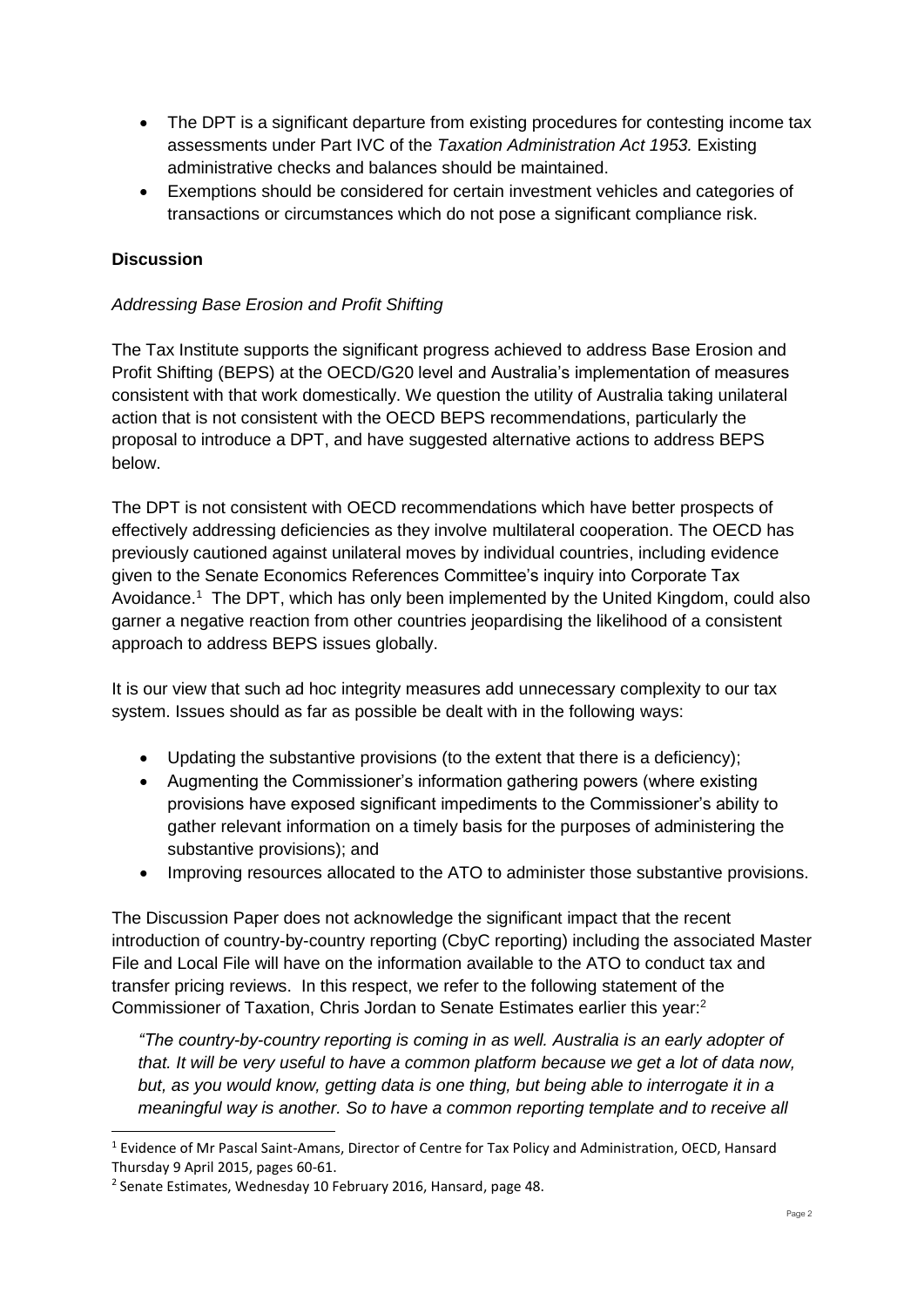*this data as to where companies are paying tax will be a great thing. To get their transferpricing policies and documentation, their master file and their country reports will be a great thing."*

The introduction of CbyC reporting is in addition to the government's announcement in the 2016-17 Federal Budget that Australia will give effect to the 5 October 2015 update to the OECD's Transfer Pricing Guidelines and to the increase in resources allocated to administering existing provisions also announced in the Budget, which have been referred to in the Discussion Paper.

Further, it is our view that each of the examples in the Discussion Paper should be dealt with through existing general anti-avoidance, controlled foreign company and transfer pricing rules:

- In Appendix B.1, the taxpayer's pricing should be considered having regard to the transfer pricing provisions;
- in Appendix B.2, the analysis has not considered whether Foreign Co has a substantial equipment permanent establishment (PE) in Australia and the profits that might be attributable to such a PE which would be subject to tax in Australia; and
- in Appendix B.3 the taxpayer should be pursued under the CGT market value substitution rules and transfer pricing provisions with respect to the transfer of IP and the transfer pricing provisions with respect to the provision of services by Australia Co to Foreign Co.

If the Government is minded to proceed with the DPT at this juncture despite our concerns, there are a number of design features associated with the proposed DPT which require further consideration and consultation.

# *Interaction with general anti-avoidance rules*

The Commissioner appears to have a high degree of unguided and unfettered discretion under the DPT. The law should have clear rules on when such wide discretion can be exercised and the steps that must be taken. The comparison of the DPT to the process under our general anti-avoidance rule, illustrates this point.

The interaction between the DPT and our general anti-avoidance rules in Part IVA of the *Income Tax Assessment Act 1936* (ITAA 1936) is unclear. The general anti-avoidance rules are well-known and their application is subject to established administrative protocols. The Commissioner is required to determine the operation of Part IVA on a case-by-case basis. All such matters are considered by the ATO's general anti-avoidance rules (GAAR) panel, and followed by the issuance of a Part IVA determination by the Commissioner.

As the ATO explains, "*the application of a GAAR is a serious matter. Its potential application should not be raised lightly. It should be made clear to a taxpayer or advisor that a careful analysis of the facts will be undertaken before a decision is taken to apply a GAAR. The process leading to a decision, including consideration by the GAAR Panel, should also be*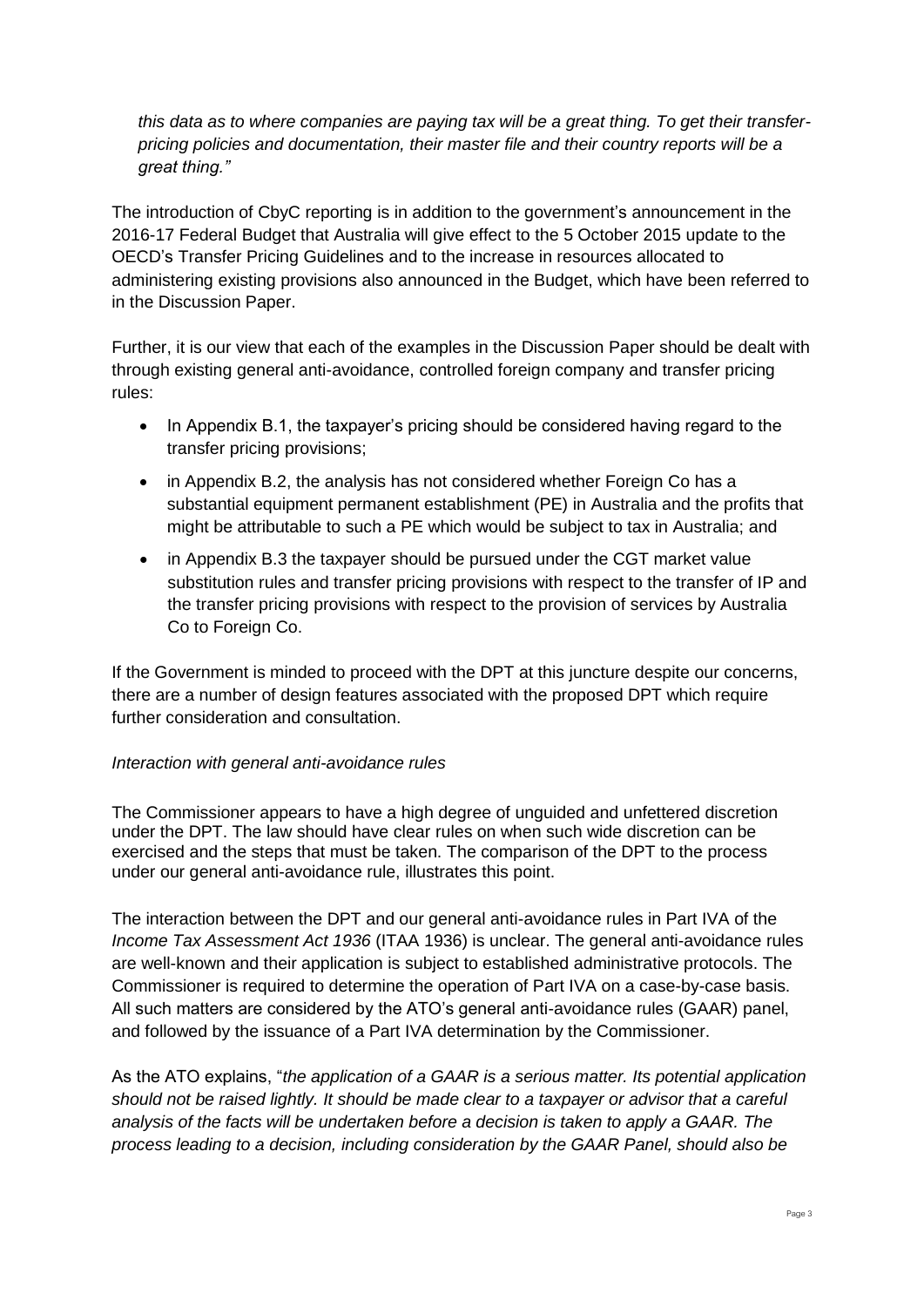explained."<sup>3</sup> These procedures give rise to significant compliance costs for all parties involved, however, and importantly, they also provide appropriate administrative checks and balances on the ATO's application of a GAAR. Such checks and balances are in addition to the legislative checks and balances built into the GAAR provisions themselves (eg the requirement for the Commissioner to have regard to the eight factors set out in s177D ITAA 1936). Accordingly, anti-avoidance rules such as the DPT should be used only as a last resort where matters cannot be dealt with through the application of existing substantive provisions of the Tax Act and/or new bright line tests. Further, it is important for antiavoidance rules such as the DPT to contain strong legislative safeguards that the Commissioner is required to have regard to before the DPT can be applied.

It would be preferable from a whole of tax system perspective to allocate the additional resources that would be spent administering the DPT to the administration of the existing substantive provisions of the Tax Act.

We note also that broad new concepts are introduced in the DPT which do not correspond with other concepts used in Part IVA. For example, the DPT introduces a new "reasonable to conclude" test which is at odds with both the dominant purpose test in Part IVA and with the principal purpose test introduced in the recent Multinational Anti-avoidance Law (MAAL) amendments to Part IVA. Such discrepancies would cause significant uncertainty for taxpayers and their advisors as to how the law applies. Further, a "reasonable to conclude" test would represent a substantial lowering of the bar with respect to application of an antiavoidance provision.

The DPT proposal raises questions about how it will interact with Australia's double tax treaties, and whether any purported primacy of the DPT over those treaties constitutes a breach by Australia of its treaty obligations. There is an express provision in section 4(2) of the *International Tax Agreements Act 1953* which limits the extent to which the treaties could override Part IVA. However, given the significant differences between the DPT and Part IVA detailed above, we query whether the DPT changes Part IVA to such an extent that the express limitation in section 4(2) of the *International Tax Agreements Act 1953* as at the time the treaty was signed no longer applies. Treasury have stated on the public record that they obtained favourable legal advice on this point, and we would welcome the release of that advice.<sup>4</sup>

If the DPT is to sit within Part IVA, it should be confirmed whether the DPT will operate ahead of general anti-avoidance rules because it is a specific anti-avoidance rule, or whether it will operate after Part IVA as it is broader than those rules. The interaction with other specific anti-avoidance rules, such as the hybrid mismatch arrangements measure also announced in the Budget, should be considered carefully as there is a potential for overlapping application. It would also be preferable for the law to specify that the DPT is only triggered in certain circumstances, for example where the taxpayer has failed to comply with ATO requests for information.

1

<sup>3</sup> http://law.ato.gov.au/atolaw/view.htm?DocID=PSR/PS200524/NAT/ATO/00001&buffer=keep <sup>4</sup> Mr Simon Duggan, then Division Head, Corporate and International Division, Treasury at Economics Legislation Committee on 6 May 2016, Hansard, page 58.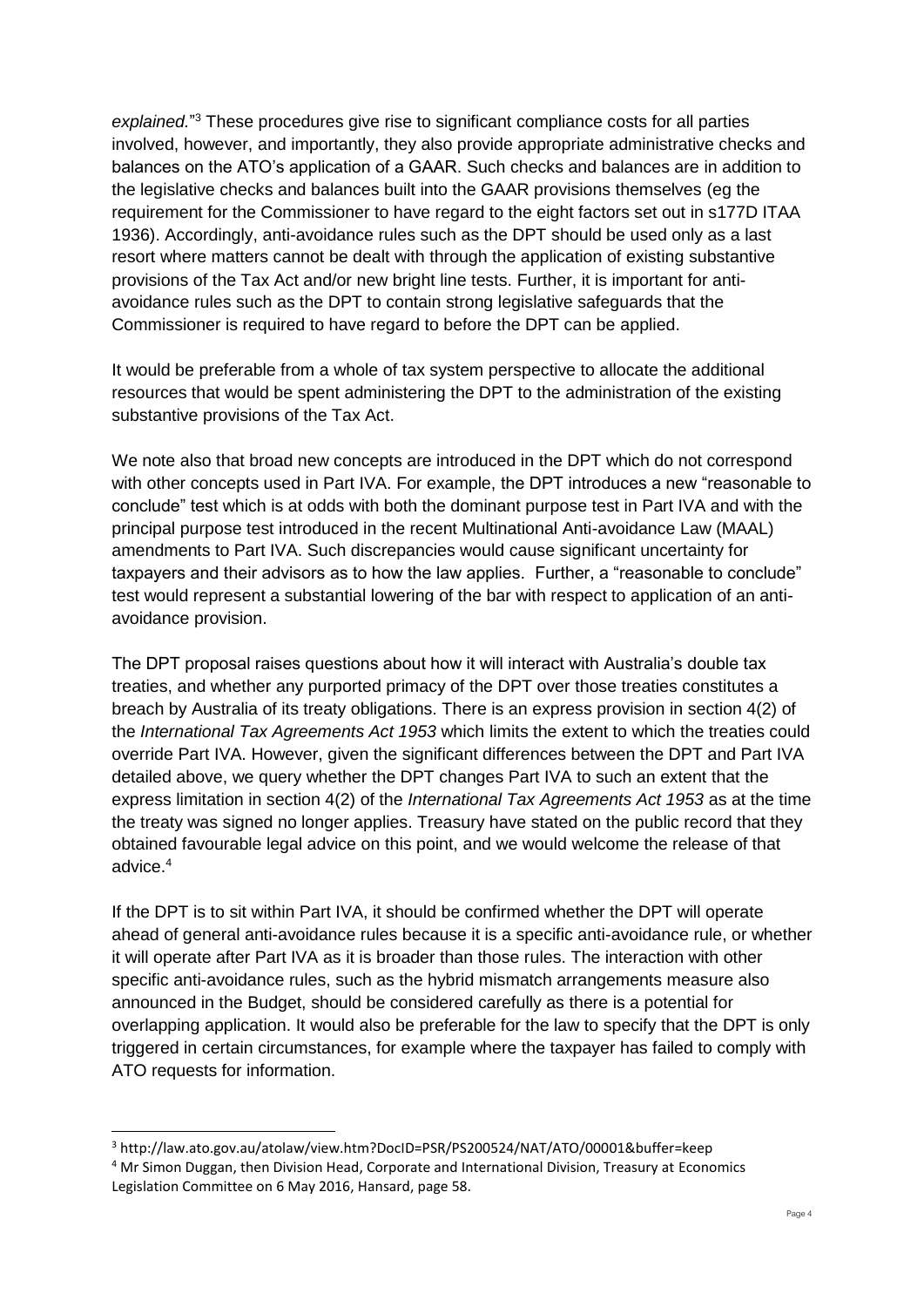### *Interaction with other record-keeping requirements*

Given existing and pending record-keeping requirements in relation to transfer pricing and country-by-country reporting, taxpayers should be provided with timely guidance on what additional material is required to be provided under the DPT. This should minimise duplication and unnecessary compliance costs.

### *Effective tax mismatch test*

In order for the DPT to apply, a transaction with a related party has to give rise to an "effective tax mismatch": paragraph 22 of the Discussion Paper. The operation of the term "effective tax mismatch" on Australian head companies making tax deductible payments to related parties offshore should be clarified with further examples.

There should be a level of materiality applied in relation to this test. In the example in Appendix B.1, the adjustment made is 10% of the taxpayer's expense (a \$5m diverted profits amount on an inflated expense of \$50m). If this scenario was considered as a matter of how the arm's length principle applies, it is most likely that a transfer pricing adjustment would not be made by the ATO. This is because the ATO has for nearly two decades considered that the nature of transfer pricing does not allow for marginal adjustments and the focus of any examination should be on identifying whether there are any material discrepancies from the arm's length outcome: paragraph 1.1 of TR 97/20.

Such an approach is consistent with and based on the OECD TP Guidelines which states that "Tax administrators should hesitate from making minor or marginal adjustments": paragraph 1.68 of the 1995 OECD TP Guidelines; paragraph 2.10 of the 2010 OECD TP Guidelines (which is unchanged in the new OECD TP Guidelines following the amendments made by the October 2015 final BEPS report).

#### *Insufficient economic substance*

In order for the DPT to apply, a transaction with a related party also has to have "insufficient economic substance". The concept is unclear and paragraphs 27 to 29 of the Discussion Paper offer little guidance.

Paragraph 28 indicates that the determination of whether there is insufficient economic substance will be depend on whether it is reasonable to conclude based on the information available at the time to the ATO that the transaction(s) was designed to secure the tax reduction. The Discussion Paper provides no information with respect to the matters the Commissioner is to have regard to in reaching this conclusion.

Paragraph 12 of the Discussion Paper indicates that the DPT should only apply where the taxpayer does not cooperate with the ATO. It is important that appropriate legislative safeguards are built into the DPT so that the DPT is only triggered in certain circumstances, for example, where the taxpayer has failed to comply with ATO requests for information.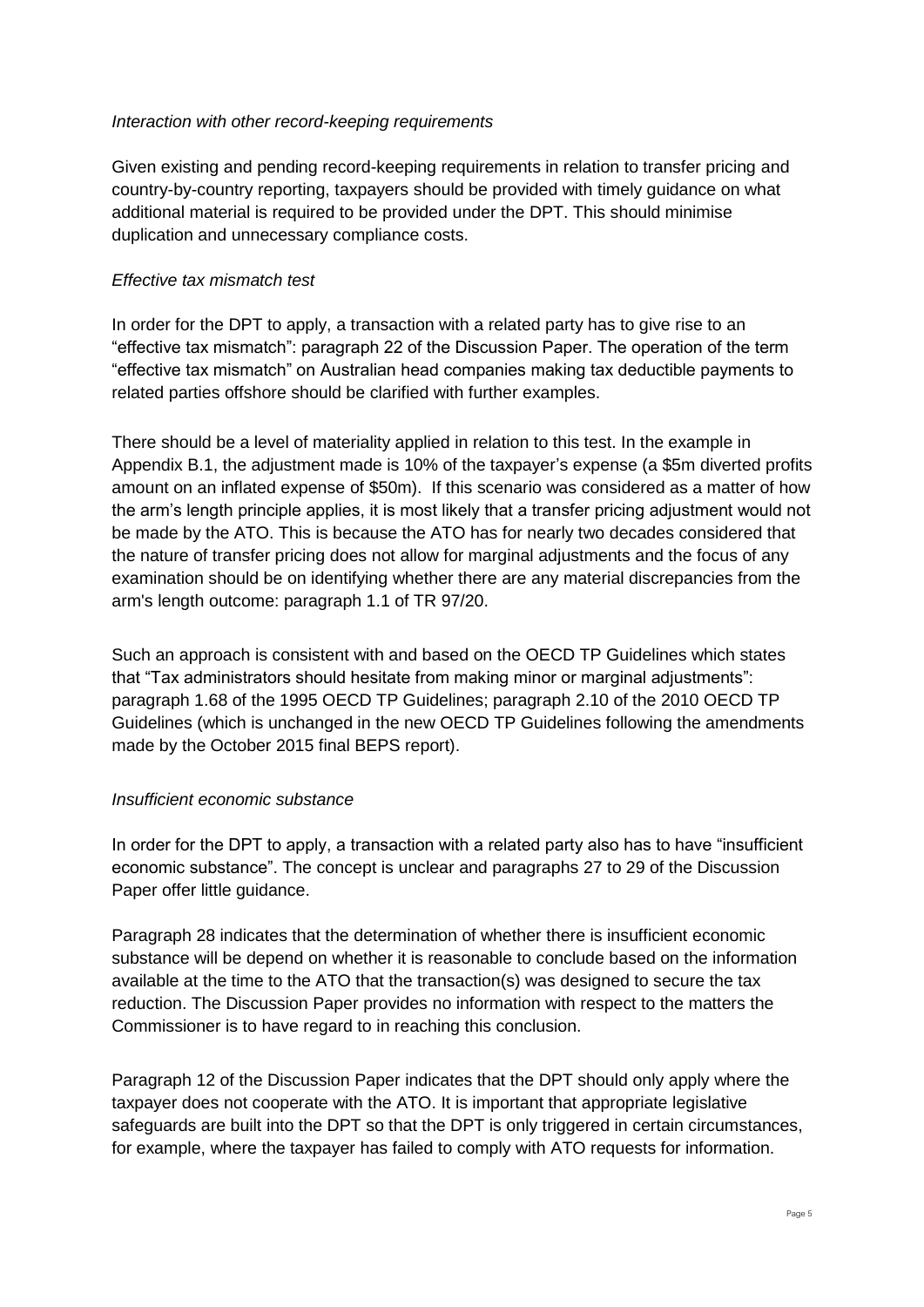It should not be the case that the Commissioner can issue a provisional DPT assessment without first having taken reasonable steps to obtain information from the significant global entity (SGE) that ought reasonably to be available. For example, the ATO should be required to attempt to obtain the following records from the taxpayer before it could be considered reasonable for the Commissioner to conclude that a particular transaction was designed to secure a tax reduction:

- Records kept by the taxpayer for purposes of s262A ITAA 1936 to show how it has self-assessed (for example) the new transfer pricing rules in Division 815 ITAA 1997;
- Any records kept by the SGE for purposes of Subdivision 284-E of Schedule 1 to the TAA 1953; and
- The CbyC report, Master File and Local File that the taxpayer is required to give to the Commissioner under Subdivision 815-E of the ITAA 1997.

Further, it should not be the case that the Commissioner can issue a provisional DPT assessment without first having taken reasonable steps to obtain information from the SGE in relation to its review of particular arrangements falling within the scope of the proposed DPT. For example, the ATO should be required to have issued a Notice under s353-10 of Schedule 1 to the TAA 1953 to the SGE for purposes of obtaining information in relation to its review of particular arrangements falling within the scope of the proposed DPT before it could be considered reasonable for the Commissioner to conclude that a particular transaction was designed to secure a tax reduction.

We recommend that appropriate objective criteria are included in the DPT for purposes of determining the reasonable alternative scenario and the Diverted Profits Amount. In the example in Appendix B.3, it is unclear why the DPT focusses on the expenditure in relation to the royalty amount rather than the initial transfer of the intellectual property from Australia Co to Foreign Co A for a nominal amount. The mischief here would appear to be largely related to the IP having been transferred for a nominal rather than for an arm's length amount or for market value. The statement in Scenario 3 that "Foreign Co A charges Foreign Co B \$50 million royalties per annum for the right to use the IP" provides support for the view that the IP is worth more than a nominal amount.

# *Administrative processes*

Over past two decades, the ATO has taken significant and positive steps towards building greater rigour around the processes leading up to the issuing of amended assessments, including:

- Issuing position papers to taxpayers with full details of proposed amendments prior to issuing amended assessments and providing taxpayers with the opportunity to comment on the factual and technical basis on which position papers are based;
- Introducing an independent review process after the ATO has considered a taxpayer's response to a position paper but prior to issuing amended assessments; and
- Exploring alternative dispute resolution processes with taxpayers both before and after amended assessments have been issued but prior to taxpayer's invoking appeal rights.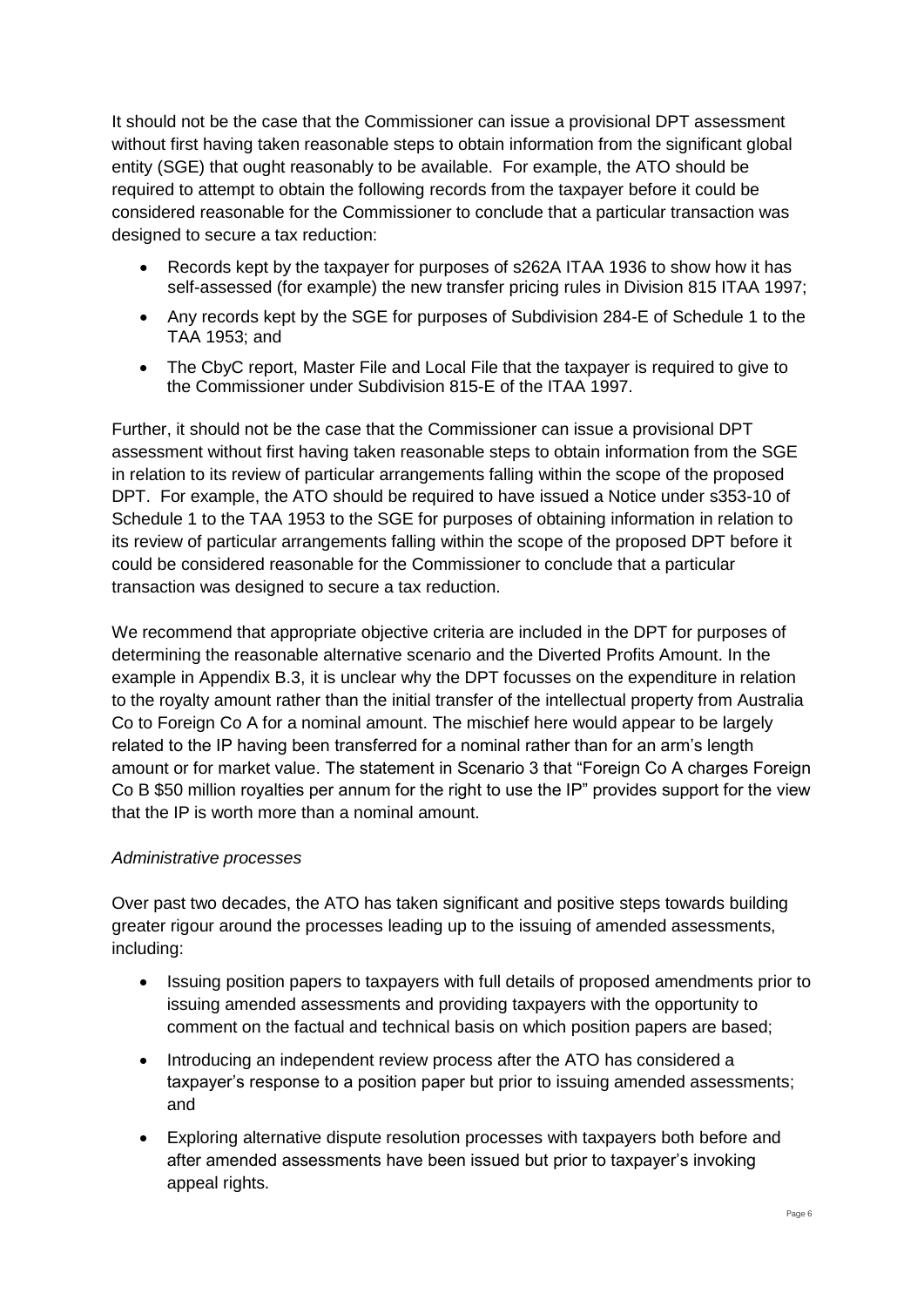The strong impression given by the Discussion Paper is that the proposed DPT is intended to bypass these administrative checks and balances.

The administrative processes outlined in the Discussion Paper state that, rather than being a self-assessment process, a provisional DPT assessment is issued by the ATO within 7 years of an entity lodging their tax return. It also indicates that taxpayers cannot challenge a DPT assessment until approximately 15 months have expired since the issuance of the provisional DPT assessment. This is despite the taxpayer having less than 4 months from the issuance of the provisional DPT to pay the tax. This is a significant departure from existing procedures for contesting income tax assessments under Part IVC of the *Taxation Administration Act 1953.* ATO guidance should be issued as to how taxpayers can proactively obtain certainty from the ATO regarding the operation of DPT to their circumstances.

Paragraph 48 indicates that the ATO has 12 months to review the final DPT assessment, during which time the taxpayer can provide additional information to support an amended DPT assessment, including on transfer pricing grounds. After the 12 months, the taxpayer has 30 days to lodge an appeal through the courts. There should be some flexibility for the ATO to extend the 12 month period of review so that parties are not unnecessarily pushed into the court system where there is a high volume of information being exchanged during the review period. In transfer pricing matters, it is not unreasonable for the exchange of information to take beyond 12 months. There should be no disadvantage to the revenue in this approach as the taxpayer would have already had to pay the tax on the DPT assessment prior to the 12 month period.

# *Consistent exemptions*

In its recommendations in relation to hybrid mismatch arrangements, the Board of Taxation recommended exemptions for certain investment vehicles including securitisation vehicles and Managed Investment Trusts, as the policy of the tax law is for such vehicles to remain tax neutral – consistent with the OECD's recommendation. We submit that any of these recommendations which are adopted by the government in relation to the announced hybrid mismatch arrangements should also be replicated in relation to the DPT for the same reasons i.e. to preserve tax neutrality of these vehicles.

Paragraph 20 of the Discussion Paper states that the DPT is not intended to target entities that do not pose a significant compliance risk and indicates that a de minimis threshold will be included to exempt entities with Australian turnover of less than \$25 million. However, apart from the de minimis exemption, no other examples are provided of the broad categories of transactions or circumstances that might be considered not to pose a significant compliance risk and hence to which the DPT will not apply. The flowchart in Appendix A.1 shows that the only situation in which an SGE might avoid the DPT applying, assuming the other criteria for its application are satisfied, is via the de minimis exemption.

It is noted that paragraph 30 of the Discussion Paper states that the Commissioner will have a broad discretion to not apply the DPT, where the criteria for its application are otherwise satisfied, where the Commissioner considers the transaction or arrangement to be low risk.